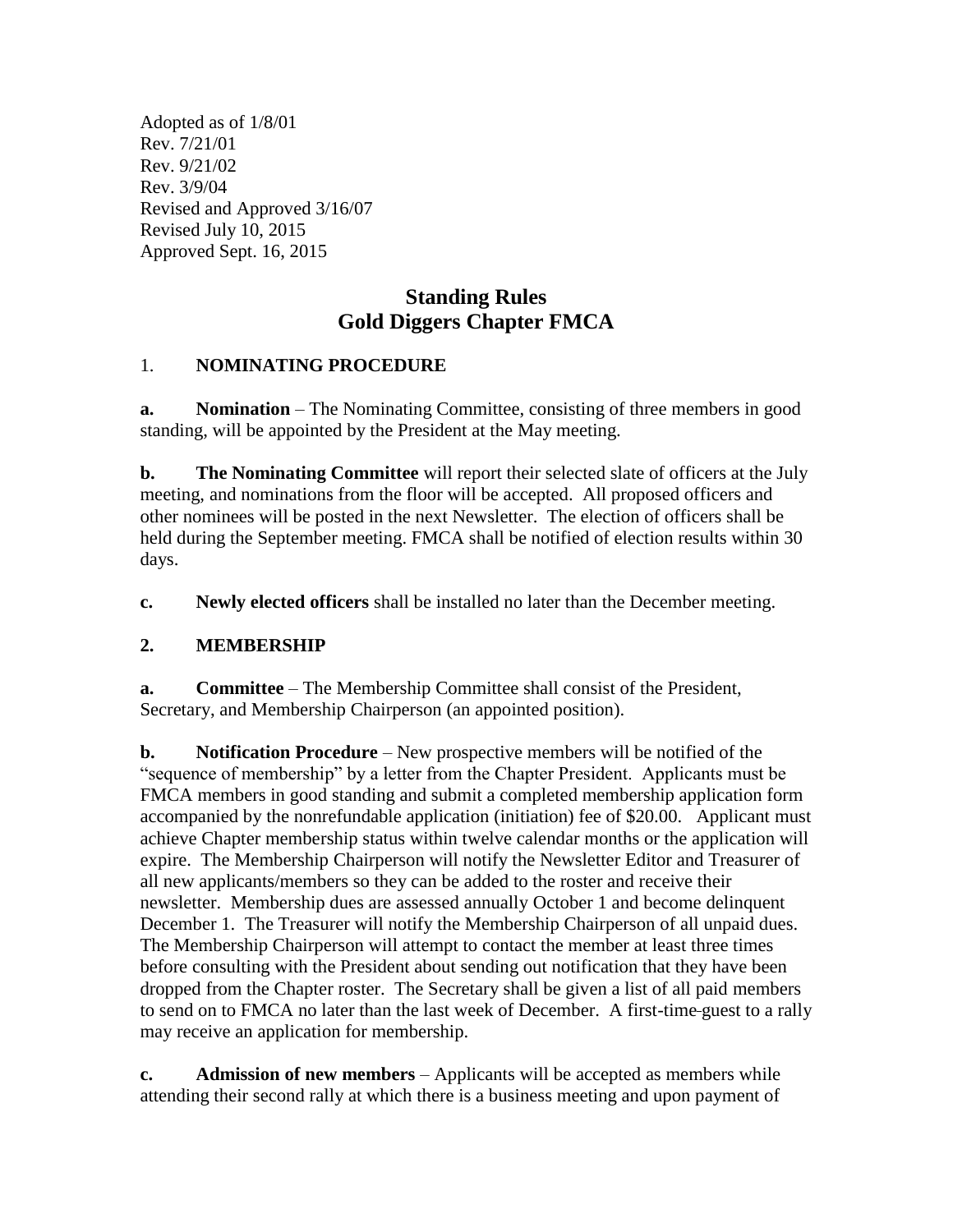Standing Rules Gold Diggers Chapter FMCA Page 2 Revised and Approved 9/16/15

their annual dues. New members who are admitted into the Chapter after the December rally will pay dues on a prorated basis in keeping with the following schedule: January – March - \$10.00; April – July - \$5.00; August to October - \$0. At that meeting, they shall be presented with the Gold Diggers pennant, a copy of the current Chapter Bylaws, and Standing Rules.

**d. Sponsor** – The sponsor of the prospective member shall introduce them to other members and see to their well being during the entire application process. If they do not have a sponsor the Membership Chairperson will request another member to be their sponsor.

**e. Active Membership** – Members must attend at least two scheduled Chapter events as a full participant in an RV rally as defined in 2. (h.) below, annually. An active member is expected to be a Trail Boss or Assistant Trail Boss at least once every two years. New members are encouraged to be Assistant Trail Bosses at least once during their first 12 months of membership.

**f. Associate Membership** – Associate Membership is designed for members who wish to continue their association with the Gold Diggers but are unable to attend the required number of outings for Active Membership as specified above. Associate Members enjoy all rights and privileges (attend any and every function, receive the newsletter, etc.) except holding an office and voting.

**g. Life Membership** – This special category of membership is available for members with a minimum of five years of active membership who are unable to continue their Chapter participation. This category is to be offered only to those who have made significant contributions of their time and energy to the Chapter. A majority vote (written and/or verbal) of the entire membership is required to approve conferring of membership.

**h. Rally Definition** – A rally is defined as a scheduled RV function led by designated Chapter Trail Boss and includes at least one overnight stay in an RV at the rally location.

**i. Reinstatement to Active Membership** –An Associate Member, who was previously an active member, or an Active Member who was dropped for nonpayment of dues and has now paid within a month of being dropped from the Chapter Membership Roster will be reinstated as an Active Member, providing the active membership limit is not exceeded. After a month of being dropped from the Chapter Membership Roster, they will need to reapply for membership. If the active membership is full, the member will be placed on the waiting list for reinstatement ahead of any prospective member.

**j. Membership Limit** – Active membership is limited to 40 family units.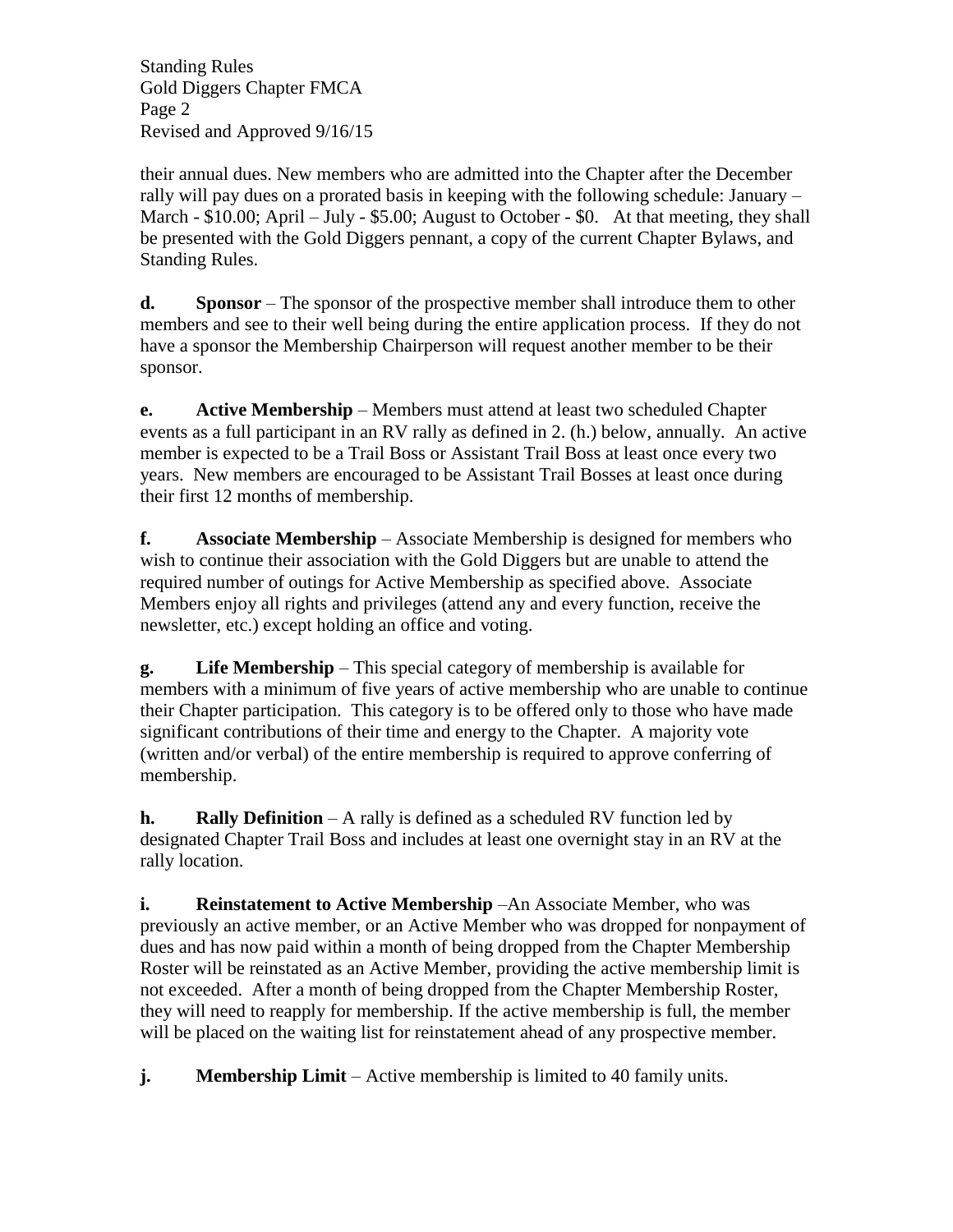**3. ANNUAL DUES** – The annual membership dues are \$15.00 per family unit.

### 4**. EXPENSES**

**a. Receipts** – The Treasurer shall require a receipt for all expenditures to be reimbursed by the club.

**b. Trail Boss expenses** – The Trail Boss will be reimbursed for all reasonable expenses related to the rally. The Trail Boss is not expected to subsidize the club by personal payment of expenses. If the registration fee is insufficient to cover expenses, the difference will be paid by the Treasurer from the Chapter treasury.

**c. Refund of registration** – Refunds will be made only if cancellation is made at least one week ahead of the rally or extreme extenuating circumstances prevent the member from attending. All refunds are to be approved by the President. If the Trail Boss has prepaid any expenses that are not recoverable, then that portion will be deducted from the registration refund.

**d. Cancellation policy** – The cancellation policy will be added to the registration form as a permanent part of the form.

## **4. OFFICERS**

**a. The** Executive Board will consist of all elected officers. The immediate Past President will be an ex-officio member of this board for the purposes of providing advice and assistance as appropriate.

**b. Past Presidents' Council**, chaired by the immediate Past President is established. The purpose of this group is to provide advice and guidance, as appropriate, to the Executive Board.

**c. Chapter President** is the leader of the Chapter and presides at meetings of the Chapter membership. In addition, the President fulfills the following duties and responsibilities: (1) appoints members to all committees including the Nominating Committee; (2) appoints three members in good standing for the annual audit/review of the Chapter treasury and accounting records, and prior to the assumption of the duties by the new or incumbent Treasurer; (3) is responsible for seeing that the American flag and Gold Digger banner is present at each rally, 4) along with the Treasurer, is responsible for deciding the club needs to raise funds, e.g. Brown Bag Auction.

**d. Chapter 1st Vice President/Wagon Master** assists the President and serves as presiding officer in the absence of the President from any duly-called meeting. Upon a vacancy occurring in the office of President, or upon the inability or refusal to preside, the Vice President performs all the duties of the President. When so acting, the Vice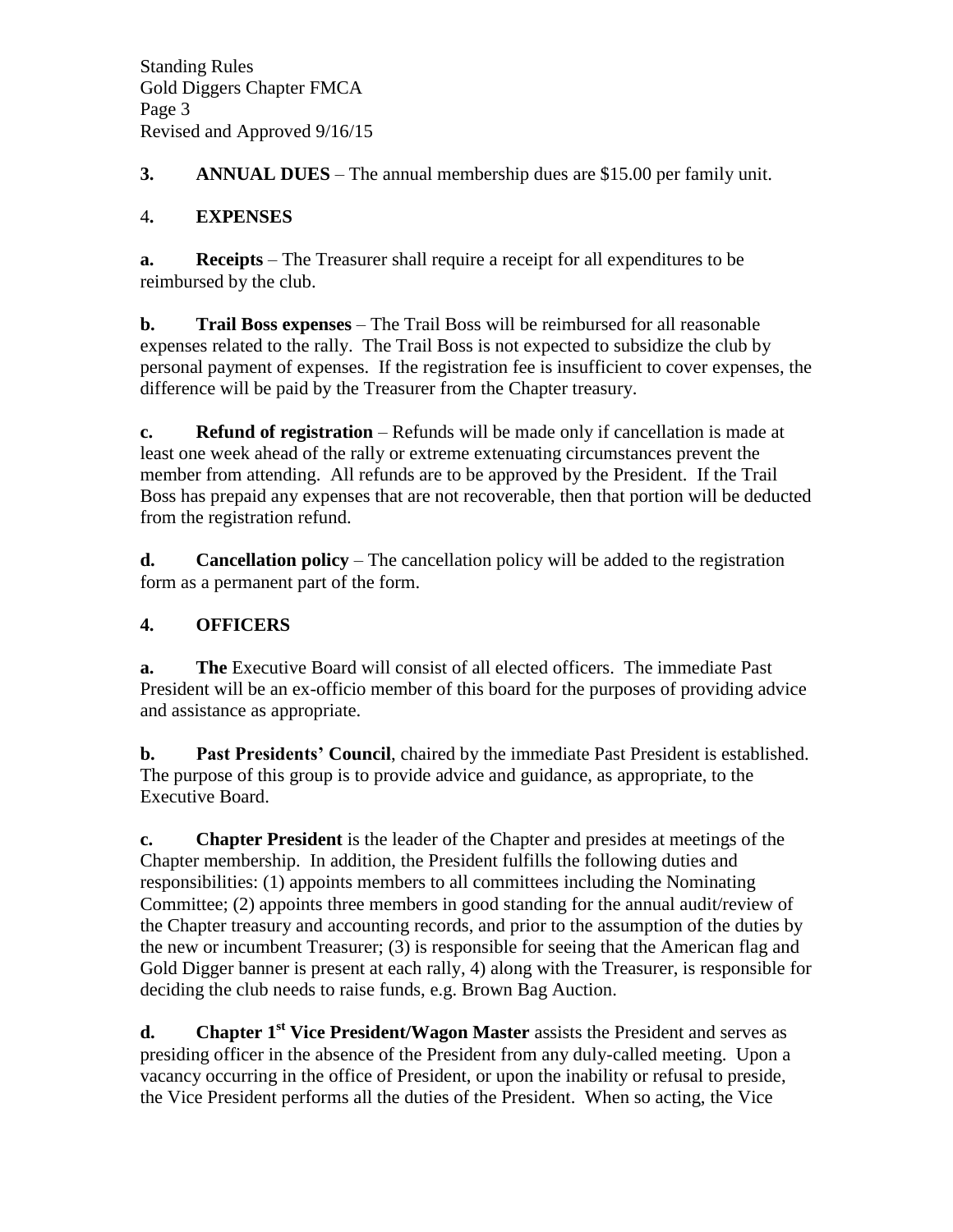Standing Rules Gold Diggers Chapter FMCA Page 4 Revised and Approved 9/16/15

President exercises the authority and is subject to the same limitations as apply to the President.

Wagon Master is elected by the Chapter to have jurisdiction over Chapter rallies. Shall obtain the rally sites for the term of office, and give the information to the Newsletter Editor to publish in the newsletter. The Wagon Master will secure the volunteer Trail Boss and Assistant Trail Bosses (Hosts), or more as needed, for each rally and assist as needed. The Wagon Master is in charge of Chapter supplies making sure they are passed on from Trail Boss to Trail Boss and organize caravans as needed.

**e. Chapter 2nd Vice President/Assistant Wagon Master** elected shall help the Wagon Master supervise all rallies, trips, and social gatherings of the Chapter. He/she will work with the Trail Bosses in planning the rally.

Provide sign-up sheets for the upcoming two rallies for members who think they might attend. Members may add their name to the list any time prior to the rally registration deadline date. Write Thank You letters to campground staff, vendors, suppliers, and other applicable people.

**f. Chapter Secretary** shall keep accurate and up-to-date records of the Chapter's membership and forward to the National Office a membership list of names and FMCA numbers of the Chapter's members, along with a list of incumbent Chapter officers and certification that the Chapter held the required number of meetings in the Chapter's previous fiscal period. These reports are to be sent to the National Office no later than the last week in December in each year. The Chapter Secretary shall promptly report, in writing, to the National Office of FMCA the results of any election or change in status of Chapter officers. This report shall include addresses and telephone numbers of each person so elected. The Chapter Secretary shall send the rally dates and locations, with a contact phone number, to FMCA for publishing in the national magazine.

The Secretary will be responsible for sending out Standing Rules' revisions to the membership 30 days prior to voting.

The Secretary will maintain a log of motions that have been carried pertaining to finances, Standing Rules, Bylaws and elections.

Failure to annually forward a membership list and certification of meetings held shall result in the suspension of the right to vote by the National Director or Alternate National Director. The Chapter Secretary is expected to record in the Chapter Minutes the proceedings of all meetings of the Chapter's membership. These signed minutes shall be read and approved at the next meeting, unless said reading is waived by majority vote. Minutes of all meetings are to be kept available in the event a member of the Chapter desires to read them.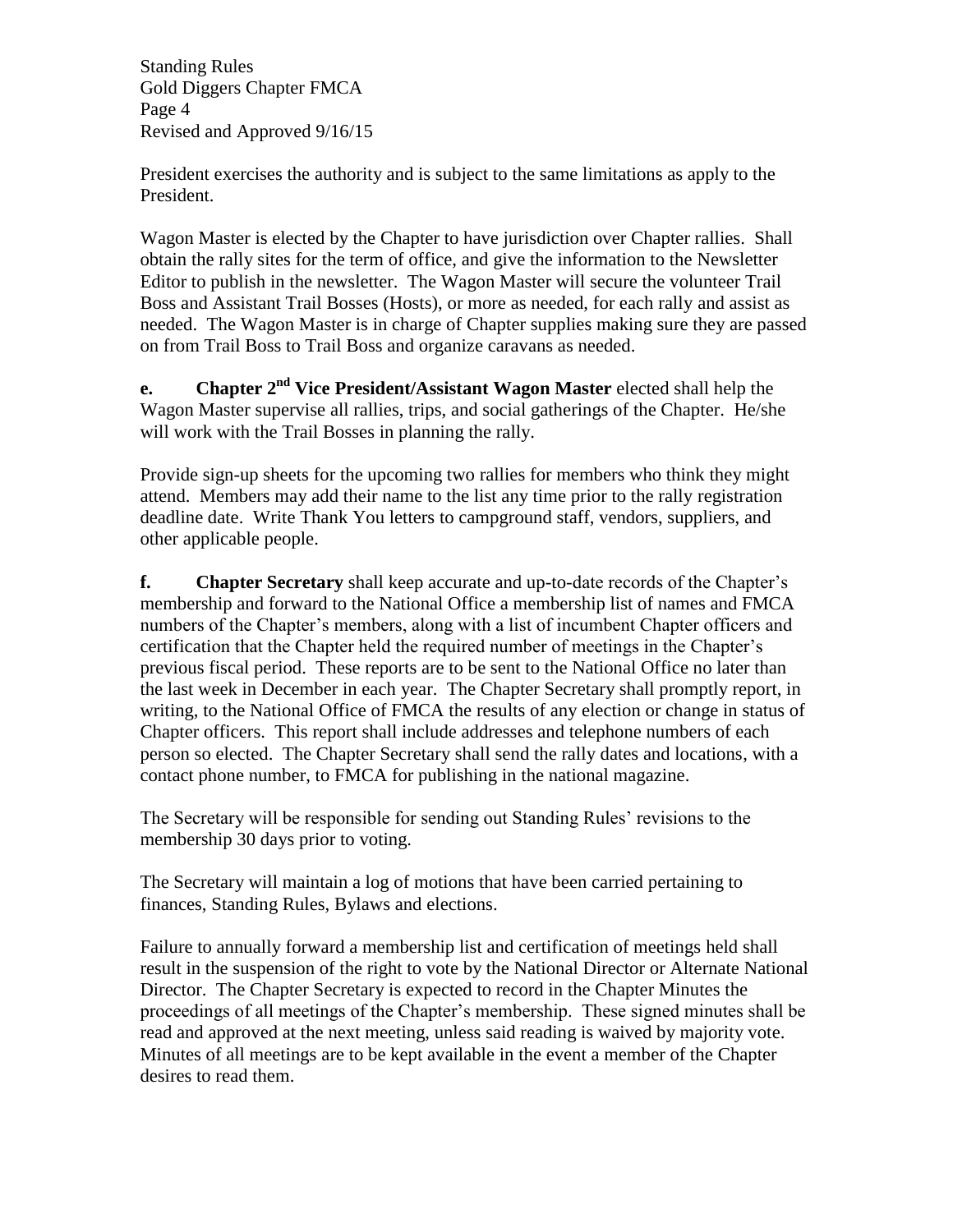Standing Rules Gold Diggers Chapter FMCA Page 5 Revised and Approved 9/16/15

**g. Chapter Treasurer** receives, safeguards, and holds all Chapter funds in the name of the Chapter and is its trustee and fiscal agent. The Treasurer keeps accurate accounts of all Chapter funds and renders reports on same at each business meeting of the Chapter's membership. The Chapter Treasurer disburses Chapter funds only for authorized Chapter purposes and only in accordance with the Chapter Bylaws. The Treasurer will maintain a checking account, requiring two (2) signatures for issuing checks over \$500.00, withdrawals and/or closing the account. Any two (2) of the following three (3) officers can sign the checks – President, Vice President, or Treasurer.

The Treasurer is responsible for notifying the membership that dues (\$15.00) are due October 1. (He/she may forward an email notification to any officer who has a Membership distribution email list or post the notification by mail to those who don't have email.) If dues are not received, the Treasurer needs to let the Membership Chairperson know for followup.

The Treasurer is responsible for filing the 990N before May 15 (no later than  $4\frac{1}{2}$  months after the fiscal year January to December) in order to keep up our non-profit status.

The Treasurer shall submit the books to the appointed committee for an annual audit  $\overline{ho}$ at the January Rally as stated in Officers, section 4. (c.).

**h. National Director and Alternate National Director** shall serve a two-year term. The National Director shall serve on the governing board of FMCA. The Alternate National Director shall serve on the governing board whenever the National Director is unable to attend or otherwise unable to serve. Another Chapter officer is not precluded from election as the National Director or as the Alternate National Director. Members of the same family unit may serve as National Director or Alternate National Director in different Chapters; such members may not hold these offices in the same Chapter concurrently. The term of office of a newly elected National Director or Alternate National Director begins after the National Office receives written notice of said election, and has verified that the person is qualified. The term extends for two years or until his or her successor is duly elected and qualified. If a vacancy occurs in the office of National Director, the Alternate National Director shall immediately assume this office, and this shall be promptly reported in writing to the National Office. If an incumbent Alternate National Director cannot serve, the Chapter is to promptly elect a member to fill the vacancy in the office of National Director and notify the National Office. If neither the National Director nor Alternate National Director can attend the next Governing Board meeting, a temporary delegate may be elected for the next Governing Board meeting only. If the delegate already holds two Chapter offices, the restriction of holding only two offices in one Chapter will be waived only for the time the delegate is in attendance at the Governing Board Meeting.

**i. Trail Boss (Host):** (Appointed) will be provided with a rally planning document to aid in preparing a rally budget, plan all the activities, meals, etc., and go over expenses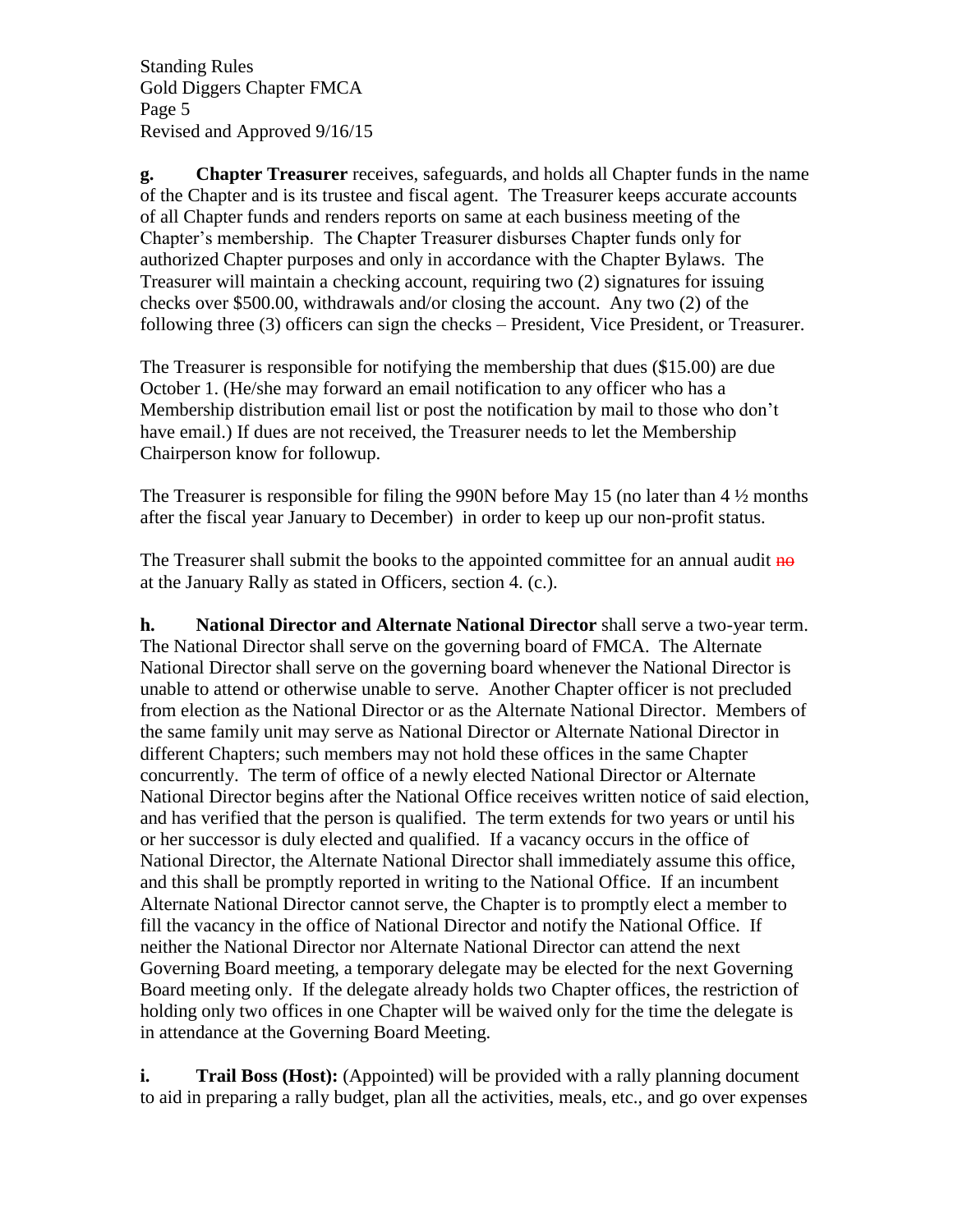Standing Rules Gold Diggers Chapter FMCA Page 6 Revised and Approved 9/16/15

with the Wagon Master and Assistant Wagon Master. Adjust the \$12.00 (minimum) reservation fee per member if needed. Get the reservation and schedule of events to the Treasurer who will then forward it to the membership. Obtain coffee pots, etc., from Wagon Master. After their rally, the Trail Boss will submit an expense report to the Treasurer for reimbursement within five days.

**j. Assistant Trail Boss (Co-Hosts):** (Appointed) will work with the Trail Boss and assist in registration, food, etc. (If you work as a team, each handing different responsibilities, the effort will be minimal and fun.)

**k. Newsletter Editor** (Appointed) shall be in charge of, and supervise, the publication of the Chapter's Newsletter. The Newsletter shall be published quarterly, listing up and coming rallies with names of the Trail Bosses; officers' reports; the previous business meeting minutes; the Treasurer's report; notices of any trips, and social gatherings of the Chapter and any other pertinent information. The Newsletter should be either e-mailed or mailed to the membership to ensure that all members have received the Newsletter. It shall be the duty of the Secretary and/or any other officers charged with the duty of giving notices to the members, to supply such notices to the Newsletter Editor for publication.

**l. Committees:** (Appointed) All people to serve on committees will be appointed by the President. They will submit any articles to the Newsletter Editor for the newsletter, keep a record of all expenditures, and submit to the Treasurer for reimbursement.

**Membership Chairperson** – Contacts guests and applicants, mails membership information, and assigns sponsors for any attending future rallies. The Membership Chairperson shall keep all member applications, anniversary and birthday lists and provide this information to the Newsletter Editor and the Sunshine Chairperson.

Membership Chairperson is responsible for maintaining the Membership Roster, Rally Activity Attendance List and providing the membership with an up-to-date Chapter Membership Roster a minimum of every six months.

Membership Chairperson will send out the rally registration and rally schedule of events.

**Sunshine Chairperson** sends appropriate cards to members and families and provides (and is reimbursed for) the birthday cake at each rally.

**Historian** – In charge of keeping an historical record of Chapter events and maintaining the Chapter scrapbook.

**Parade Chairperson** is in charge of coordinating and planning the FMCA Indio Rally parade entry.